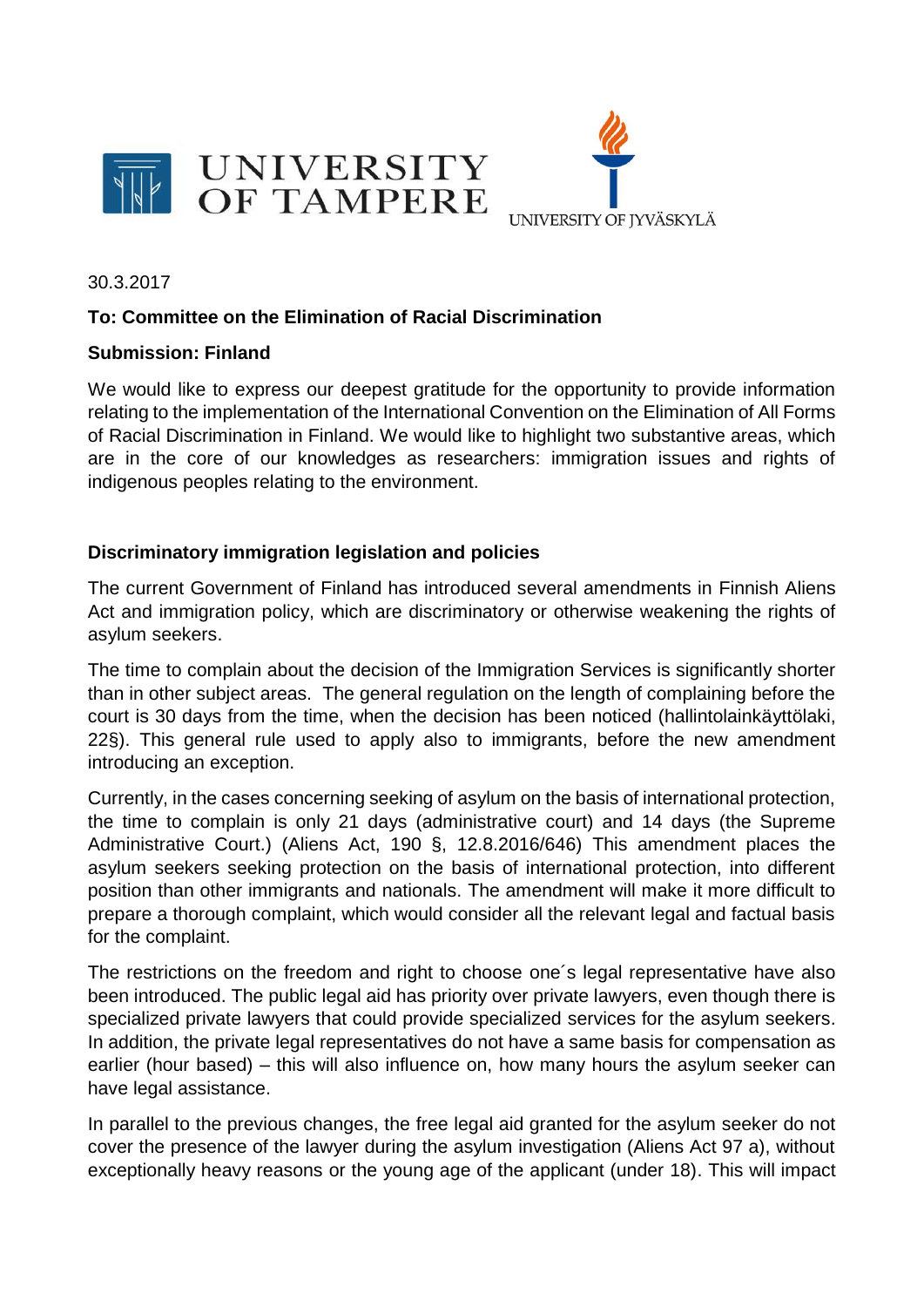the rights of the asylum seekers as they do not have automatic possibility to use their lawyer, when they are investigated.

The possibility to use a lawyer is crucial to the proper process of investigating the circumstances of the asylum seeker, especially considering this together with the time of appeal that has been shortened in the cases concerning international protection. This can compromise the right to an effective remedy.

Furthermore, there is a group of Afgan asylum seekers that have been denied their right to use their full name. The Finnish Immigration Service gave a decision in 2016, where it stated that as there is no reliable documentation about the full name of the applicant, they will be called only by the first name (which can be verified from the documents). This is related to the fact that typically in the national identification cards (tazkiras) and in the old passports the surname of the holder is not mentioned. However, in Afghanistan, there is no exact name policy in effect in the population register that would justify the practice of using only first names stated in the national identity card of passport. This practice is humiliating and places the Afghan asylum seekers into different position than the rest of the asylum seekers and the nationals, who can use their full name. The notion that the use of surnames in Afghanistan is not customary is not an adequate reason for preventing Afghans from using their surnames in Finland, as the lack of an established practice in Afghanistan does not signify that Afghans do not have surnames at all.

The decision to adopt a strict name policy that leads to the restriction of a person's right to use their full name has not been efficiently weighted against the need to protect Afghan asylum seekers' cultural identity, as the ability to use one's last name might be central to it. Furthermore, taking into account different ethnic minorities residing in Afghanistan, the lack of official recognition of Afghan asylum seekers' last names might lead to difficulties in their relations with other members of their ethnic group.

Acknowledging the significance the use of a surname has in the Finnish society and the use of name not only as a cultural right but also as a right that is an inseparable part of the right to respect for private and family life, the denial to recognise Afghan surnames when they are not stated in the passport or a tazkira is as a practice discriminating Afghan asylum seekers.

Taking into account the changes as a whole, the judicial as well as concrete circumstances of the asylum seekers have deteriorated.

## **Amendment on the Law on the Finnish Forest and Parks Service (Metsähallitus) that did not take into account the rights of indigenous peoples**

The Government of Finland refers to the amendment on the Law on the Finnish Forest and Park Service in relation to the rights of the Sami people. However, the report lacks significant and crucial information about the preparation of the government proposal and the content of the law.

In 2014, the draft of the bill included special regulation in relation to the homeland of Sami people. These provisions included duties for the authorities to conduct impact assessment on Sami rights in relation to the land planning (11 §) as well as the prohibition to weaken the